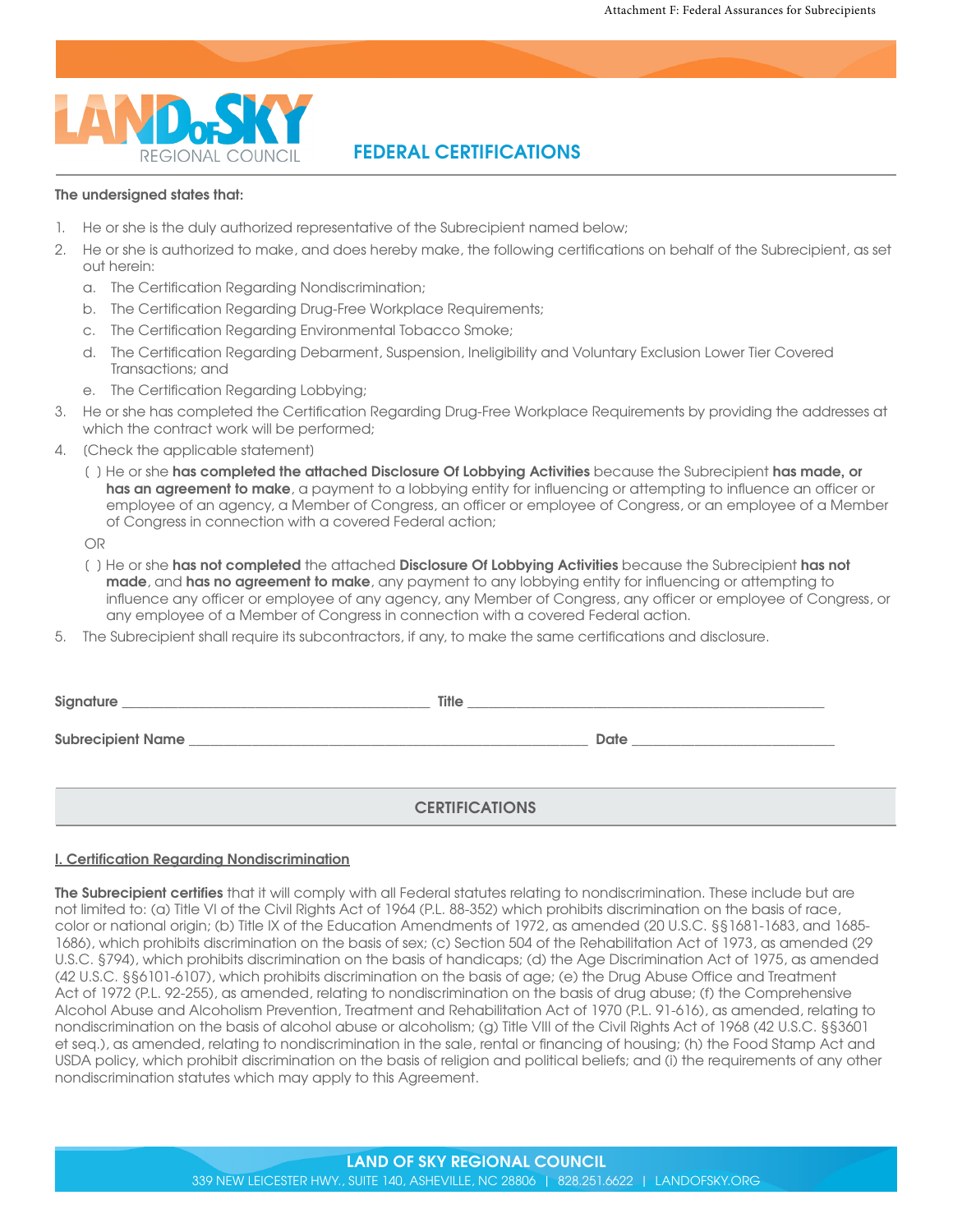## **II. Certification Regarding Drug-Free Workplace Requirements**

- 1. The Subrecipient certifies that it will provide a drug-free workplace by:
	- a. Publishing a statement notifying employees that the unlawful manufacture, distribution, dispensing, possession or use of a controlled substance is prohibited in the Subrecipient's workplace and specifying the actions that will be taken against employees for violation of such prohibition;
	- b. Establishing a drug-free awareness program to inform employees about:
		- i. The dangers of drug abuse in the workplace;
		- ii. The Subrecipient's policy of maintaining a drug-free workplace;
		- iii. Any available drug counseling, rehabilitation, and employee assistance programs; and
		- iv. The penalties that may be imposed upon employees for drug abuse violations occurring in the workplace;
	- c. Making it a requirement that each employee be engaged in the performance of the agreement be given a copy of the statement required by paragraph (a);
	- d. Notifying the employee in the statement required by paragraph (a) that, as a condition of employment under the agreement, the employee will:
		- i. Abide by the terms of the statement; and
		- ii. Notify the employer of any criminal drug statute conviction for a violation occurring in the workplace no later than five days after such conviction;
	- e. Notifying the Department within ten days after receiving notice under subparagraph (d)(ii) from an employee or otherwise receiving actual notice of such conviction;
	- f. Taking one of the following actions, within 30 days of receiving notice under subparagraph (d)(ii), with respect to any employee who is so convicted:
		- i. Taking appropriate personnel action against such an employee, up to and including termination; or
		- ii. Requiring such employee to participate satisfactorily in a drug abuse assistance or rehabilitation program approved for such purposes by a Federal, State, or local health, law enforcement, or other appropriate agency; and
	- g. Making a good faith effort to continue to maintain a drug-free workplace through implementation of paragraphs  $(a), (b), (c), (d), (e),$  and  $(f).$
- 2. The sites for the performance of work done in connection with the specific agreement are listed below (list all sites; add additional pages if necessary):

**Address:** Street **and a structure of the street of the street of the street of the street of the street of the street of the street of the street of the street of the street of the street of the street of the street of th Address:** Street \_\_\_\_\_\_\_\_\_\_\_\_\_\_\_\_\_\_\_\_\_\_\_\_\_\_\_\_\_\_\_\_\_\_\_\_\_\_\_\_\_\_\_\_\_\_\_\_\_ City, State, Zip Code\_\_\_\_\_\_\_\_\_\_\_\_\_\_\_\_\_\_\_\_\_\_\_\_\_\_\_\_\_\_\_\_\_

- 3. Subrecipient will inform the Department of any additional sites for performance of work under this agreement.
- 4. False certification or violation of the certification may be grounds for suspension of payment, suspension or termination of grants, or government-wide Federal suspension or debarment. 45 C.F.R. 82.510.

#### **III. Certification Regarding Environmental Tobacco Smoke**

Public Law 103-227, Part C-Environmental Tobacco Smoke, also known as the Pro-Children Act of 1994 (Act), requires that smoking not be permitted in any portion of any indoor facility owned or leased or contracted for by an entity and used routinely or regularly for the provision of health, day care, education, or library services to children under the age of 18, if the services are funded by Federal programs either directly or through State or local governments, by Federal grant, contract, loan, or loan guarantee. The law does not apply to children's services provided in private residences, facilities funded solely by Medicare or Medicaid funds, and portions of facilities used for inpatient drug or alcohol treatment. Failure to comply with the provisions of the law may result in the imposition of a civil monetary penalty of up to \$1,000.00 per day and/or the imposition of an administrative compliance order on the responsible entity.

**The Subrecipient certifies** that it will comply with the requirements of the Act. The Subrecipient further agrees that it will require the language of this certification be included in any subawards that contain provisions for children's services and that all subgrantees shall certify accordingly.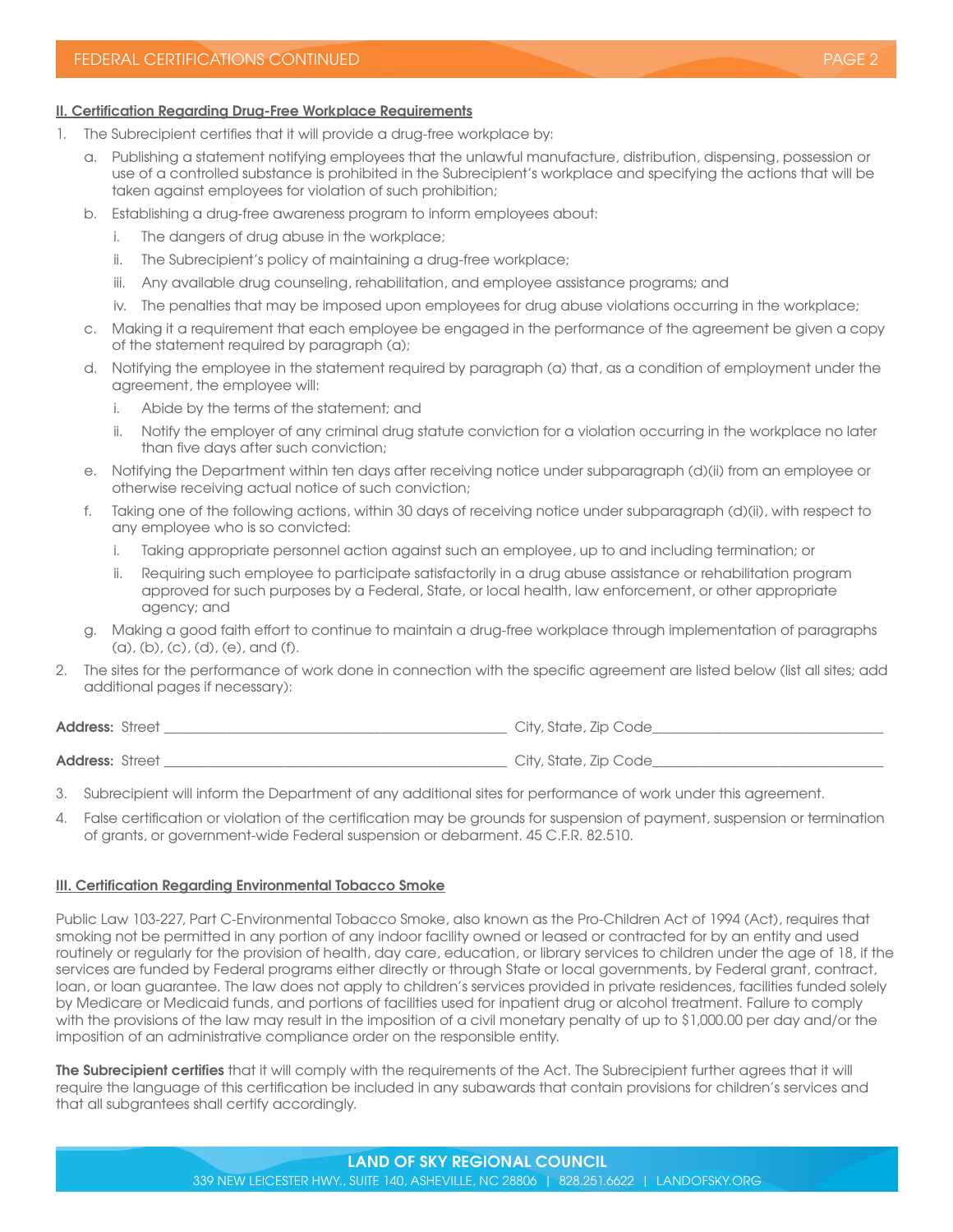## **IV. Certification Regarding Debarment, Suspension, Ineligibility and Voluntary Exclusion Lower Tier Covered Transactions**

**Instructions** (The phrase "prospective lower tier participant" means the Subrecipient.)

- 1. By signing and submitting this document, the prospective lower tier participant is providing the certification set out below.
- 2. The certification in this clause is a material representation of the fact upon which reliance was placed when this transaction was entered into. If it is later determined that the prospective lower tier participant knowingly rendered an erroneous certification, in addition to other remedies available to the Federal Government, the department or agency with which this transaction originate may pursue available remedies, including suspension and/or debarment.
- 3. The prospective lower tier participant will provide immediate written notice to the person to whom this proposal is submitted if at any time the prospective lower tier participant learns that its certification was erroneous when submitted or has become erroneous by reason of changed circumstances.
- 4. The terms "covered transaction," "debarred," "suspended," "ineligible," "lower tier covered transaction," "participant," "person," "primary covered transaction," "principal," "proposal," and "voluntarily excluded," as used in this clause, have the meanings set out in the Definitions and Coverage sections of rules implementing Executive Order 12549, 45 CFR Part 76. You may contact the person to whom this proposal is submitted for assistance in obtaining a copy of those regulations.
- 5. The prospective lower tier participant agrees by submitting this proposal that, should the proposed covered transaction be entered into, it shall not knowingly enter any lower tier covered transaction with a person who is debarred, suspended, determined ineligible or voluntarily excluded from participation in this covered transaction unless authorized by the department or agency with which this transaction originated.
- 6. The prospective lower tier participant further agrees by submitting this document that it will include the clause titled "Certification Regarding Debarment, Suspension, Ineligibility and Voluntary Exclusion--Lower Tier Covered Transaction," without modification, in all lower tier covered transactions and in all solicitations for lower tier covered transactions.
- 7. A participant in a covered transaction may rely upon a certification of a prospective participant in a lower tier covered transaction that it is not debarred, suspended, ineligible, or voluntarily excluded from covered transaction, unless it knows that the certification is erroneous. A participant may decide the method and frequency by which it determines the eligibility of its principals. Each participant may, but is not required to, check the Nonprocurement List.
- 8. Nothing contained in the foregoing shall be construed to require establishment of a system of records in order to render in good faith the certification required by this clause. The knowledge and information of a participant is not required to exceed that which is normally possessed by a prudent person in the ordinary course of business dealings.
- 9. Except for transactions authorized in paragraph 5 of these instructions, if a participant in a covered transaction knowingly enters into a lower tier covered transaction with a person who is suspended, debarred, ineligible, or voluntarily excluded from participation in this transaction, in addition to other remedies available to the Federal Government, the department or agency with which this transaction originated may pursue available remedies, including suspension, and/or debarment.

#### **Certification**

- **1. The prospective lower tier participant certifies,** by submission of this document, that neither it nor its principals is presently debarred, suspended, proposed for debarment, declared ineligible, or voluntarily excluded from participation in this transaction by any Federal department or agency.
- 2. Where the prospective lower tier participant is unable to certify to any of the statements in this certification, such prospective participant shall attach an explanation to this proposal.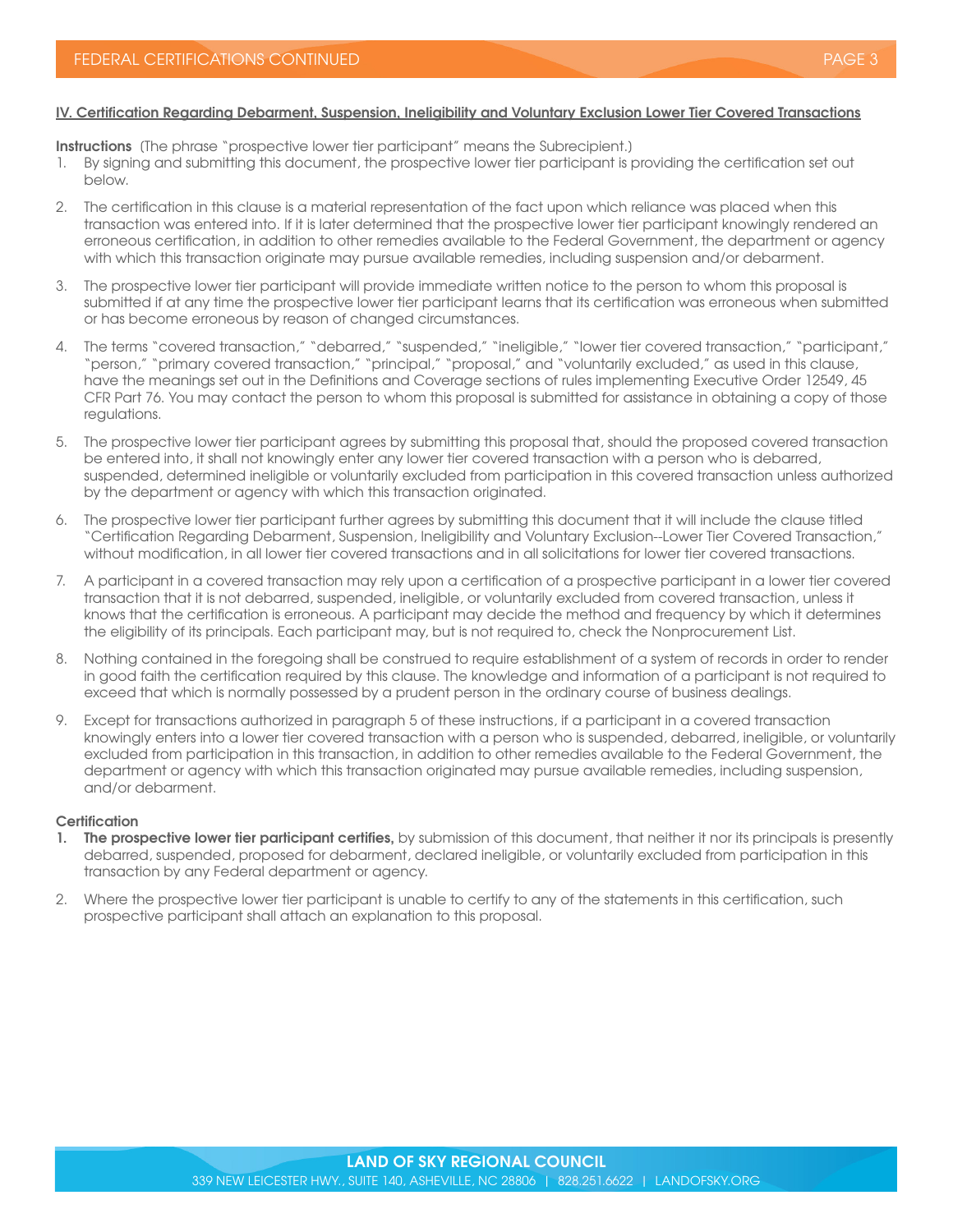#### **V. Certification Regarding Lobbying**

**The Subrecipient certifies,** to the best of his or her knowledge and belief, that:

- 1. No Federal appropriated funds have been paid or will be paid by or on behalf of the undersigned, to any person for influencing or attempting to influence an officer or employee of any agency, a Member of Congress, an officer or employee of Congress, or an employee of a Member of Congress in connection with the awarding of any Federal contract, continuation, renewal, amendment, or modification of any Federal contract, grant, loan, or cooperative agreement.
- 2. If any funds other than Federal appropriated funds have been paid or will be paid to any person for influencing or attempting to influence an officer or employee of any agency, a Member of Congress, an officer or employee of Congress, or an employee of a Member of Congress in connection with this Federally funded contract, grant, loan, or cooperative agreement, the undersigned shall complete and submit Standard Form SF-LLL, "Disclosure of Lobbying Activities," in accordance with its instructions.
- 3. The undersigned shall require that the language of this certification be included in the award document for subawards at all tiers (including subcontracts, subgrants, and contracts under grants, loans, and cooperative agreements) who receive federal funds of \$100,000.00 or more and that all subrecipients shall certify and disclose accordingly.
- 4. This certification is a material representation of fact upon which reliance was placed when this transaction was made or entered into. Submission of this certification is a prerequisite for making or entering into this transaction imposed by Section 1352, Title 31, U.S. Code. Any person who fails to file the required certification shall be subject to a civil penalty of not less than \$10,000.00 and not more than \$100,000.00 for each such failure.

#### **VI. Disclosure Of Lobbying Activities**

#### **Instructions**

This disclosure form shall be completed by the reporting entity, whether subawardee or prime Federal recipient, at the initiation or receipt of a covered Federal action, or a material change to a previous filing, pursuant to title 31 U.S.C. section 1352. The filing of a form is required for each payment or agreement to make payment to any lobbying entity for influencing or attempting to influence an officer or employee of any agency, a Member of Congress, an officer or employee of Congress, or an employee of a Member of Congress in connection with a covered Federal action. Use the SF-LLL-A Continuation Sheet for additional information if the space on the form is inadequate. Complete all items that apply for both the initial filing and material change report. Refer to the implementing guidance published by the Office of Management and Budget for additional information.

- 1. Identify the type of covered Federal action for which lobbying activity is and/or has been secured to influence the outcome of a covered Federal action.
- 2. Identify the status of the covered Federal action.
- 3. Identify the appropriate classification of this report. If this is a follow-up report caused by a material change to the information previously reported, enter the year and quarter in which the change occurred. Enter the date of the last previously submitted report by this reporting entity for this covered Federal action.
- 4. Enter the full name, address, city, state and zip code of the reporting entity. Include Congressional District, if known. Check the appropriate classification of the reporting entity that designates if it is, or expects to be, a prime or sub-award recipient. Identify the tier of the subawardee, e.g., the first subawardee of the prime is the 1st tier. Subawards include but are not limited to subcontracts, subgrants and contract awards under grants.
- 5. If the organization filing the report in Item 4 checks "Subawardee", then enter the full name, address, city, state and zip code of the prime Federal recipient. Include Congressional District, if known.
- 6. Enter the name of the Federal agency making the award or loan commitment. Include at least one organizational level below agency name, if known. For example, Department of Transportation, United States Coast Guard.
- 7. Enter the Federal program name or description for the covered Federal action (Item 1). If known, enter the full Catalog of Federal Domestic Assistance (CFDA) number for grants, cooperative agreements, loans, and loan commitments.
- 8. Enter the most appropriate Federal Identifying number available for the Federal action identified in Item 1 (e.g., Request for Proposal (RFP) number, Invitation for Bid (IFB) number, grant announcement number, the contract grant, or loan award number, the application/proposal control number assigned by the Federal agency). Include prefixes, e.g., "RFP-DE-90-001."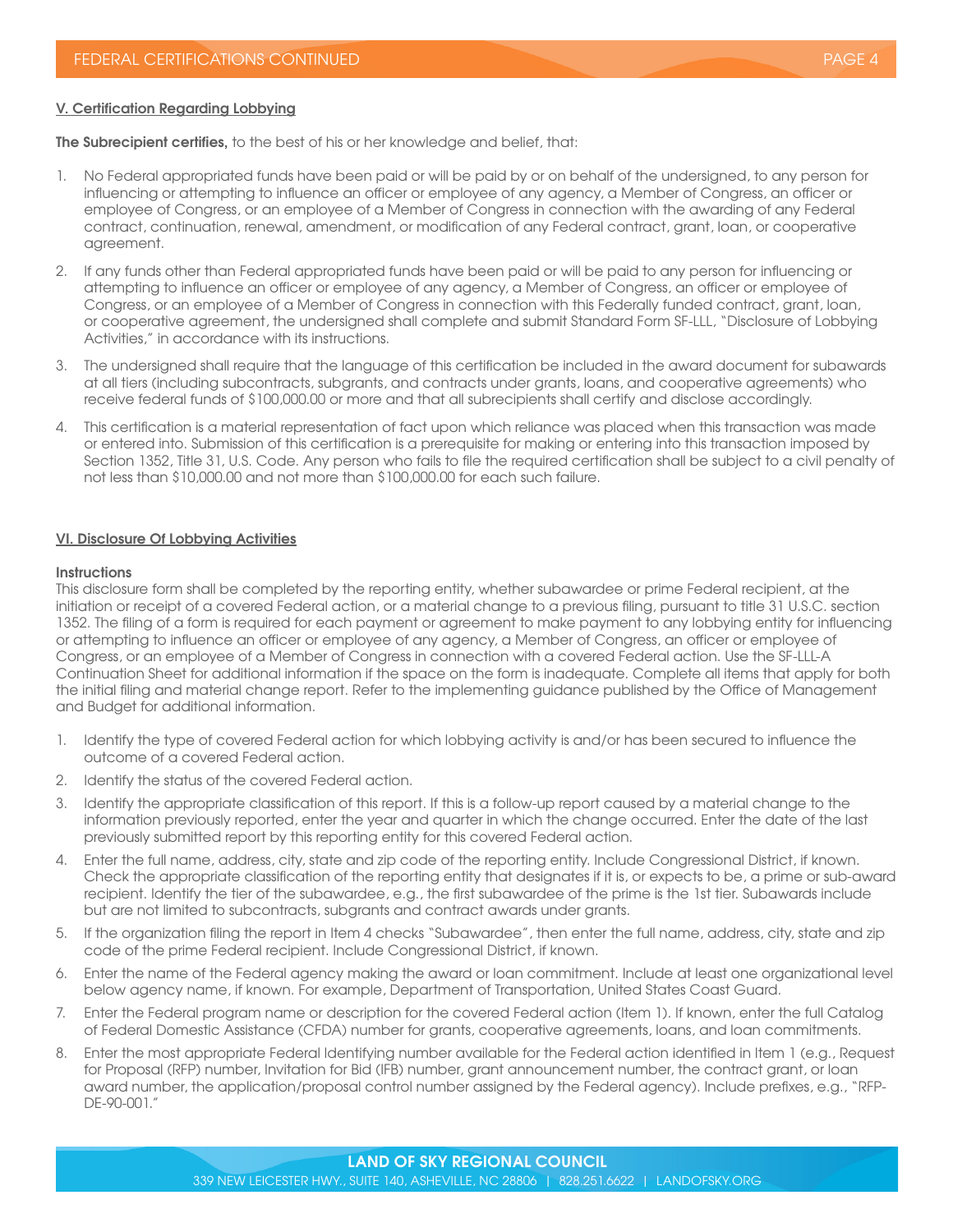- 9. For a covered Federal action where there has been an award or loan commitment by the Federal agency, enter the Federal amount of the award/loan commitment for the prime entity identified in Item 4 or 5.
- 10. (a) Enter the full name, address, city, state and zip code of the lobbying entity engaged by the reporting entity identified in Item 4 to influence the covered Federal action.

(b) Enter the full names of the individual(s) performing services, and include full address if different from 10(a). Enter Last Name, First Name and Middle Initial (MI).

- 11. Enter the amount of compensation paid or reasonably expected to be paid by the reporting entity (Item 4) to the lobbying entity (Item 10). Indicate whether the payment has been made (actual) or will be made (planned). Check all boxes that apply. If this is a material change report, enter the cumulative amount of payment made or planned to be made.
- 12. Check the appropriate boxes. Check all boxes that apply. If payment is made through an in-kind contribution, specify the nature and value of the in-kind payment.
- 13. Check the appropriate boxes. Check all boxes that apply. If other, specify nature.
- 14. Provide a specific and detailed description of the services that the lobbyist has performed, or will be expected to perform, and the date(s) of any services rendered. Include all preparatory and related activity, not just time spent in actual contact with Federal officials. Identify the Federal official(s) or employee(s) contacted or the officer(s), employee(s), or Member(s) of Congress that were contacted.
- 15. Check whether or not a SF-LLL-A Continuation Sheet(s) is attached.
- 16. The certifying official shall sign and date the form, print his/her name, title, and telephone number.

Public reporting burden for this collection of information is estimated to average 30 minutes per response, including time for reviewing instructions, searching existing data sources, gathering and maintaining the data needed, and completing and reviewing the collection of information. Send comments regarding the burden estimate or any other aspect of this collection of information, including suggestions for reducing this burden, to the Office of Management and Budget, Paperwork Reduction Project (0348-0046), Washington, D. C. 20503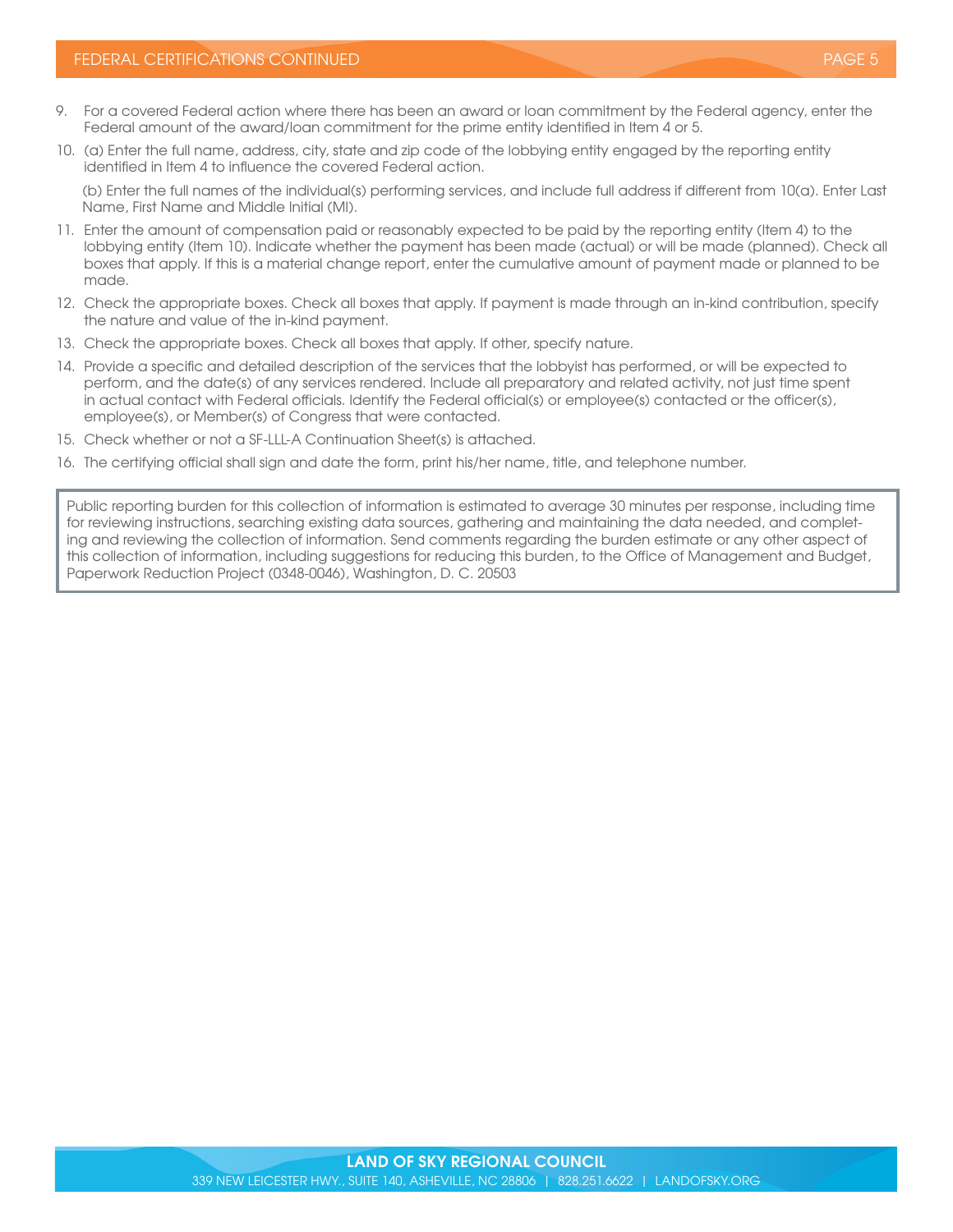# **Disclosure Of Lobbying Activities (Approved by OMB 0344-0046)**

# **Complete this form to disclose lobbying activities pursuant to 31 U.S.C. 1352**

| a. contract<br>a. Bid/offer/application<br>a. initial filing<br>П<br>b. material change<br>b. Initial Award<br>grant<br>b.<br>cooperative agreement<br>Post-Award<br>ΙI<br>C.<br>C.<br>d.<br>For Material Change Only:<br>loan<br>loan guarantee<br>е.<br>loan insurance<br>f.<br>Date Of Last Report:<br>4. Name and Address of Reporting Entity:<br>If Reporting Entity in No. 4 is Subawardee, Enter Name<br>5.<br>and Address of Prime:                                                                                                                                                                                                                                                                                                                                                                                                                                                               |  |  |  |  |
|-----------------------------------------------------------------------------------------------------------------------------------------------------------------------------------------------------------------------------------------------------------------------------------------------------------------------------------------------------------------------------------------------------------------------------------------------------------------------------------------------------------------------------------------------------------------------------------------------------------------------------------------------------------------------------------------------------------------------------------------------------------------------------------------------------------------------------------------------------------------------------------------------------------|--|--|--|--|
|                                                                                                                                                                                                                                                                                                                                                                                                                                                                                                                                                                                                                                                                                                                                                                                                                                                                                                           |  |  |  |  |
|                                                                                                                                                                                                                                                                                                                                                                                                                                                                                                                                                                                                                                                                                                                                                                                                                                                                                                           |  |  |  |  |
| Prime                                                                                                                                                                                                                                                                                                                                                                                                                                                                                                                                                                                                                                                                                                                                                                                                                                                                                                     |  |  |  |  |
|                                                                                                                                                                                                                                                                                                                                                                                                                                                                                                                                                                                                                                                                                                                                                                                                                                                                                                           |  |  |  |  |
| 6. Federal Department/Agency:<br>7. Federal Program Name/Description:                                                                                                                                                                                                                                                                                                                                                                                                                                                                                                                                                                                                                                                                                                                                                                                                                                     |  |  |  |  |
|                                                                                                                                                                                                                                                                                                                                                                                                                                                                                                                                                                                                                                                                                                                                                                                                                                                                                                           |  |  |  |  |
| 8. Federal Action Number (if known)<br>Award Amount (if known) \$<br>9.                                                                                                                                                                                                                                                                                                                                                                                                                                                                                                                                                                                                                                                                                                                                                                                                                                   |  |  |  |  |
| b. Individuals Performing Services (including address if<br>10. a. Name and Address of Lobbying Entity<br>(if individual, last name, first name, MI):<br>different from No. 10a.) (last name, first name, MI):                                                                                                                                                                                                                                                                                                                                                                                                                                                                                                                                                                                                                                                                                            |  |  |  |  |
| (attach Continuation Sheet(s) SF-LLL-A, if necessary)<br>(attach Continuation Sheet(s) SF-LLL-A, if necessary)                                                                                                                                                                                                                                                                                                                                                                                                                                                                                                                                                                                                                                                                                                                                                                                            |  |  |  |  |
| Amount of Payment (check all that apply):<br>13. Type of Payment (check all that apply):<br>11.                                                                                                                                                                                                                                                                                                                                                                                                                                                                                                                                                                                                                                                                                                                                                                                                           |  |  |  |  |
| a. retainer<br>$\Box$<br>b. one-time fee<br>$\mathsf{L}$<br>Form of Payment (check all that apply):<br>$\Box$<br>c. commission<br>12.<br>d. contingent fee<br>e. deferred<br>a. cash<br>$\Box$<br>$\Box$<br>f.<br><b>Value Value</b>                                                                                                                                                                                                                                                                                                                                                                                                                                                                                                                                                                                                                                                                      |  |  |  |  |
| Brief Description of Services Performed or to be Performed and Date(s) of Services, including officer(s), employee(s), or<br>14.<br>Member(s) contacted, for Payment Indicated in Item 11(attach Continuation Sheet(s) SF-LLL-A, if necessary):                                                                                                                                                                                                                                                                                                                                                                                                                                                                                                                                                                                                                                                           |  |  |  |  |
| Continuation Sheet(s) SF-LLL-A attached:<br>15.<br>$\vert \ \ \vert$<br>Yes<br>N <sub>o</sub>                                                                                                                                                                                                                                                                                                                                                                                                                                                                                                                                                                                                                                                                                                                                                                                                             |  |  |  |  |
| Information requested through this form is authorized by<br>16.<br>title 31 U. S. C. section 1352. This disclosure of lobbying<br>activities is a material representation of fact upon which<br>Print Name: <u>Andrea Barbara and Barbara and Barbara and Barbara and Barbara and Barbara and Barbara and Barbara and Barbara and Barbara and Barbara and Barbara and Barbara and Barbara and Barbara and Barbara and Barbara an</u><br>reliance was placed by the tier above when this transaction<br>was made or entered into. This disclosure is required<br>pursuant to 31 U.S.C. 1352. This information will be<br>Telephone No: Date: Date:<br>reported to the Congress semi-annually and will be<br>available for public inspection. Any person who fails to file<br>the required disclosure shall be subject to a civil penalty of<br>not less than \$10,000 and not more than \$100,000 for each |  |  |  |  |
| such failure.<br>Authorized for Local Reproduction                                                                                                                                                                                                                                                                                                                                                                                                                                                                                                                                                                                                                                                                                                                                                                                                                                                        |  |  |  |  |